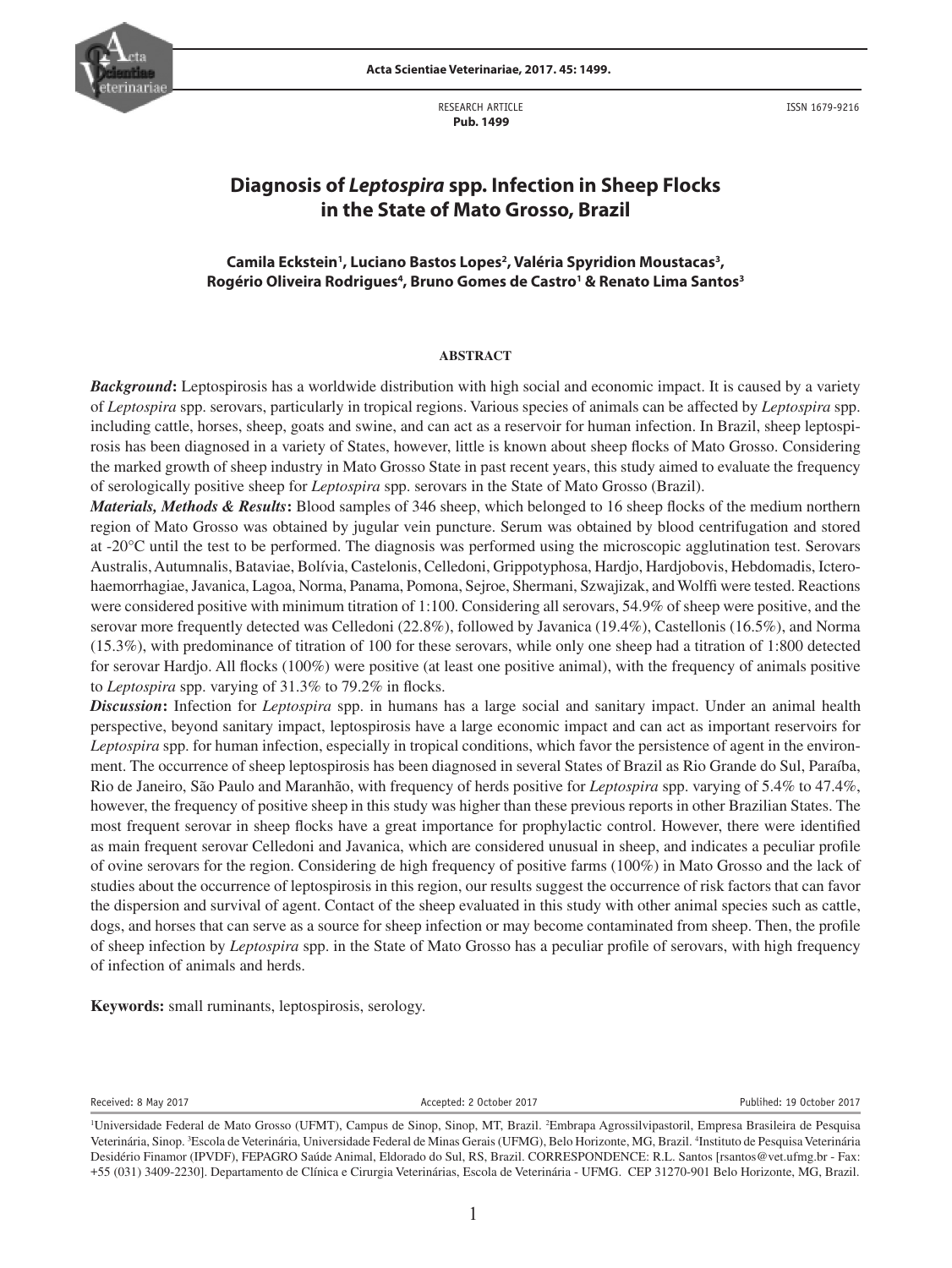**C. Eckstein, L.B. Lopes, V.S. Moustacas,** *et al***. 2017.** Diagnosis of *Leptospira* spp. Infection in Sheep Flocks in the State of Mato Grosso, Brazil. *Acta Scientiae Veterinariae*. 45: 1499.

### **INTRODUCTION**

Leptospirosis is an emerging infectious disease caused by several serovars of *Leptospira*. The disease has public health importance due to high incidence and severity of clinical manifestations in humans, in addition to the high economic impact for different animal species including cattle, horses, sheep, goats and swine [10].

*Leptospira* spp. survival for extended periods in environments with high temperature and humidity contribute for disease dispersion, especially in tropical regions [8]. In addition to these environmental conditions, the high population density and suitable reservoirs are determinant factors for disease occurrence and maintenance of the bacteria in the environment [11].

Thus, the broad climatic and environmental variations in Brazil are factors that contribute for a wide dispersion of infectious agents in different regions. This fact reflect in high variations of prevalence (5 to 47%), according the studies performed in the States of Paraíba, São Paulo, Maranhão, Rio Grande do Sul, and Rio de Janeiro [1-3,5,9].

The sheep industry in the State of Mato Grosso has experienced marked growth over the past recent years [4]. According the last official data, the sheep population in Mato Grosso is 307,948 animals [7], representing 1.7% of national population. Importantly, dispersion of infectious agents and disease of sheep has been poorly studied in this region. The present work aimed to evaluate the frequency of serovars of *Leptospira* spp. in sheep flocks in the State of Mato Grosso.

### **MATERIALS AND METHODS**

### *Sampling*

By random sampling, 16 sheep flocks of the medium northern region of Mato Grosso were selected, including the municipalities of Sinop, Vera, Santa Carmen, and Ipiranga do Norte. One-year-old or older rams and ewes were sampled, resulting in 346 samples.

### *Blood collection and serology*

Sampling was performed by external jugular vein puncture using vacuum tubes without anticoagulant. Blood samples were centrifuged, and sera were stored in triplicates at -20°C until further testing.

Serologic diagnosis was performed by using the microscopic agglutination test (MAT), which was performed at the Instituto Desidério Finamor (Porto Alegre, Brazil). Samples that resulted in a minimum of 50% of agglutinated *Leptospira* by microscopic field, with a minimum titration of 1:100, were considered positive. When positive on minimum titration, samples were sequentially diluted (1:200, 1:400, and 1:800). Antigens of serovars Australis, Autumnalis, Bataviae, Bolívia, Castelonis, Celledoni, Grippotyphosa, Hardjo, Hardjobovis, Hebdomadis, Icterohaemorrhagiae, Javanica, Lagoa, Norma, Panama, Pomona, Sejroe, Shermani, Szwajizak, and Wolffi were used.

### **RESULTS**

All tested flocks were positive for at least one serovar (100%) and the frequency of positive sheep per flock varied from 31.3% (5/16) to 76.5% (13/17), as detailed on Table 1.

In total, 54.9% of sheep were positive with minimal titration. The serovar more frequently detected was Celledoni (22.8%), followed by Javanica (19.4%), Castellonis (16.5%) and Norma (15.3%), with predominance of titration of 100 for these serovars, while only one sheep had a titration of 1:800 detected for serovar Hardjo. The serovar Autumnalis, Batavie, Shermani, and Szwajizak were not detected in any of the evaluated sheep (Table 2).

#### **DISCUSSION**

Leptospirosis results in large social and economic impact, especially in tropical conditions that favor the persistence of agent in the environment, and consequently transmission of disease [11]. Considering the high epidemiologic importance of reservoirs, the diagnosis of leptospirosis in sheep has been largely neglected. A high frequency of positive farms (100%) and individual sheep (54.9%) was observed in this study, which is the first seroepidemiological study of exposure to *Leptospira* spp. in sheep in the state of Mato Grosso, which supports the hypothesis that sheep may serve as an important reservoir of the agent.

The microscopic agglutination test (MAT) is the most largely used method of diagnosis for screening of leptospirosis. Sheep flocks of different Brazilian regions were evaluated by this technique, resulting in frequencies of 34.2% in Rio Grande do Sul [5], 5.4% in Paraíba [1], 47.4% in Rio de Janeiro [9], 23.0% in São Paulo [2] and 32.0% in Maranhão [3]. In spite of the broad variation in prevalences observed among different States, the frequency of positive sheep in this study was higher than these previous reports in other Brazilian states.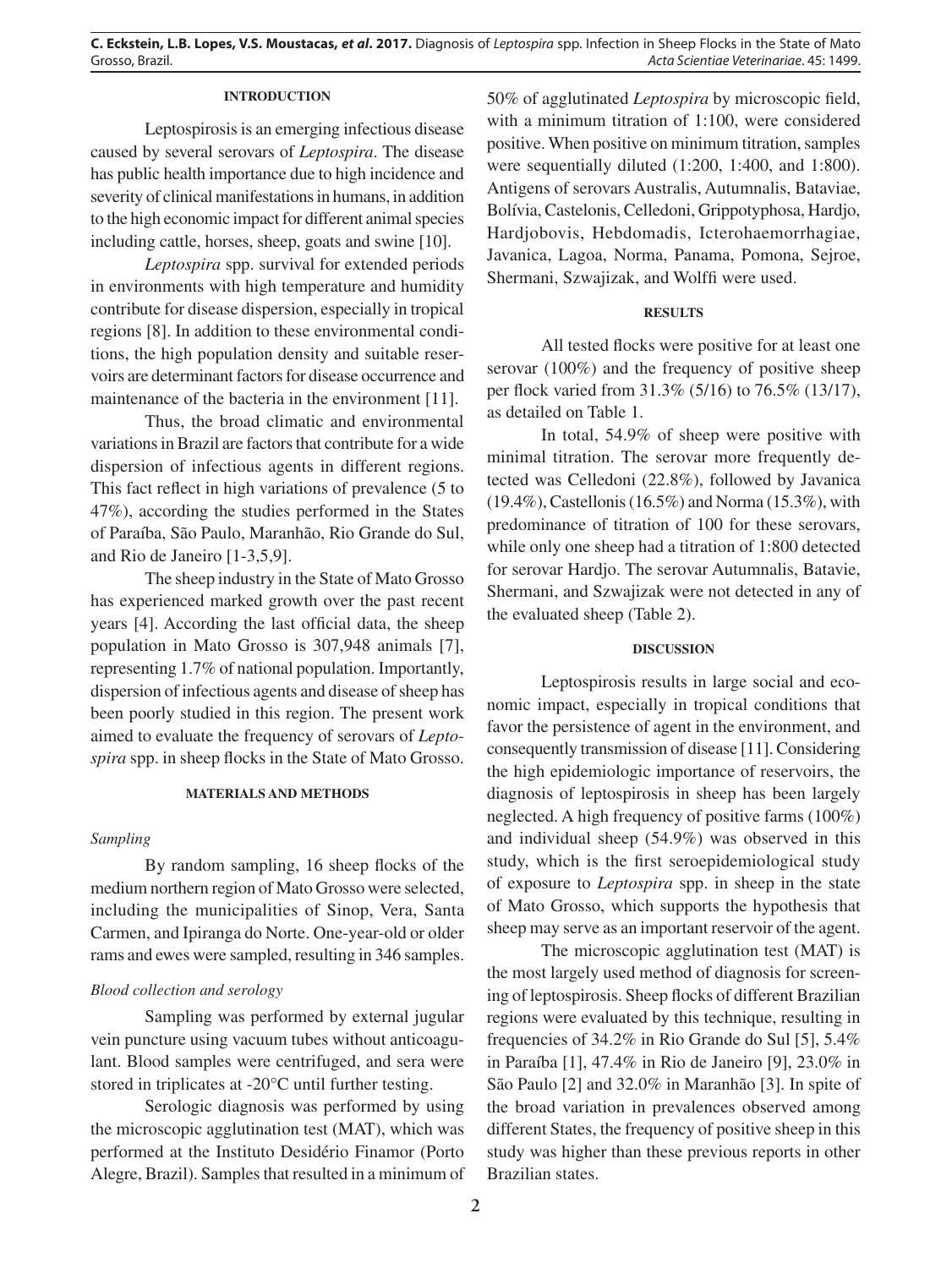**C. Eckstein, L.B. Lopes, V.S. Moustacas,** *et al***. 2017.** Diagnosis of *Leptospira* spp. Infection in Sheep Flocks in the State of Mato Acta Scientiae Veterinariae. 45: 1499.

| Flock          | City                 | Total of<br>sheep<br>per<br>flock | Evaluated<br>animals | Animal<br>species<br>with direct<br>contact | Frequency<br>of positive<br>sheep | Positive serovars                                                                                                                                                        |  |  |
|----------------|----------------------|-----------------------------------|----------------------|---------------------------------------------|-----------------------------------|--------------------------------------------------------------------------------------------------------------------------------------------------------------------------|--|--|
| $\mathbf{1}$   | Sinop                | 62                                | 17<br>$(27.4\%)$     | Cattle                                      | 76.5%                             | Bolívia, Castellonis, Celledoni, Hardjobovis, Javanica,<br>Lagoa, Norma, Panamá, Pomona and Wolffi                                                                       |  |  |
| $\overline{c}$ | Sinop                | 100                               | 26<br>$(26.0\%)$     |                                             | 73.1%                             | Bolívia, Castelonis, Celledoni, Grippotyphosa, Hardjo,<br>Hardjobovis, Hebdomadis, Javanica, Lagoa, Norma and<br>Wolffi                                                  |  |  |
| 3              | Sinop                | 50                                | 12<br>$(24.0\%)$     |                                             | 41.7%                             | Bolívia, Castelonis, Celledoni, Hebdomadis, Javanica,<br>Lagoa, Norma, Panama, Pomona                                                                                    |  |  |
| 4              | Santa<br>Carmem      | $50\,$                            | 18<br>$(36.0\%)$     | cattle, dogs,<br>and horses                 | 44.4%                             | Bolívia, Castelonis, Celledoni, Hebdomadis, Javanica,<br>Norma, Panama                                                                                                   |  |  |
| 5              | Sinop                | 200                               | 29<br>$(14.5\%)$     | cattle, dogs,<br>and horses                 | 58.6%                             | Bolívia, Castelonis, Celledoni, Grippotyphosa,<br>Hebdomadis, Javanica, Lagoa, Norma, Panama,<br>Pomona and Wolffi                                                       |  |  |
| 6              | Sinop                | 50                                | 24<br>$(48.0\%)$     | Cattle                                      | 79.2%                             | Australis, Bolívia, Castelonis, Celledoni,<br>Grippotyphosa, Hebdomadis, Javanica, Lagoa, Norma,<br>Panama, Pomona and Wolffi                                            |  |  |
| 7              | Santa<br>Carmem      | 250                               | 18 (7.2%)            |                                             | $61.1\%$                          | Bolívia, Castelonis, Celledoni, Grippotyphosa, Javanica,<br>Norma, Panama, Pomona and Wolffi                                                                             |  |  |
| 8              | Sinop                | 800                               | $34(4.2\%)$          |                                             | 32.4%                             | Bolívia, Castelonis, Celledoni, Hebdomadis, Javanica,<br>Lagoa, Pomona and Wolffi                                                                                        |  |  |
| 9              | Vera                 | 5.000                             | $82(1.6\%)$          | Dogs                                        | 48.8%                             | Australis, Bolívia, Castelonis, Celledoni,<br>Grippotyphosa, Hardjo, Hardjobovis, Hebdomadis,<br>Icterohaemorrhagiae, Javanica, Lagoa, Norma, Panama,<br>Pomona e Wolffi |  |  |
| 10             | Ipiranga<br>do Norte | 54                                | 16<br>$(29.6\%)$     |                                             | 31.3%                             | Castelonis, Celledoni, Hardjobovis, Javanica, Norma,<br>Panama and Wolffi                                                                                                |  |  |
| 11             | Ipiranga<br>do Norte | 101                               | 23<br>$(22.8\%)$     | Cattle                                      | 65.2%                             | Castelonis, Celledoni, Hardjo, Hardjobovis, Javanica,<br>Norma, Panama, Pomona, Sejroe and Wolffi                                                                        |  |  |
| 12             | Ipiranga<br>do Norte | 15                                | 8 (53.3%)            | cattle, dogs,<br>and horses                 | $50.0\%$                          | Bolívia, Castelonis, Celledoni, Panama and Wolffi                                                                                                                        |  |  |
| 13             | Ipiranga<br>do Norte | 12                                | $9(75.0\%)$          | Cattle                                      | 66.7%                             | Castelonis, Celledoni, Hardjobovis and Javanica                                                                                                                          |  |  |
| 14             | Sinop                | 18                                | 12<br>(66.7%)        | cattle, dogs,<br>and horses                 | 50.0%                             | Castelonis, Celledoni and Javanica                                                                                                                                       |  |  |
| 15             | Sinop                | $\overline{9}$                    | 9<br>$(100.0\%)$     | cattle, dogs,<br>and horses                 | 55.6%                             | Castelonis, Celledoni, Javanica, Norma andPanama                                                                                                                         |  |  |
| 16             | Sinop                | 19                                | $9(47.4\%)$          | Dogs                                        | 66.7%                             | Castelonis, Celledoni, Javanica and Norma                                                                                                                                |  |  |

**Table 1.** Detailed information by flock diagnosed with *Leptospira* spp. on medium northern region of Mato Grosso State, Brazil.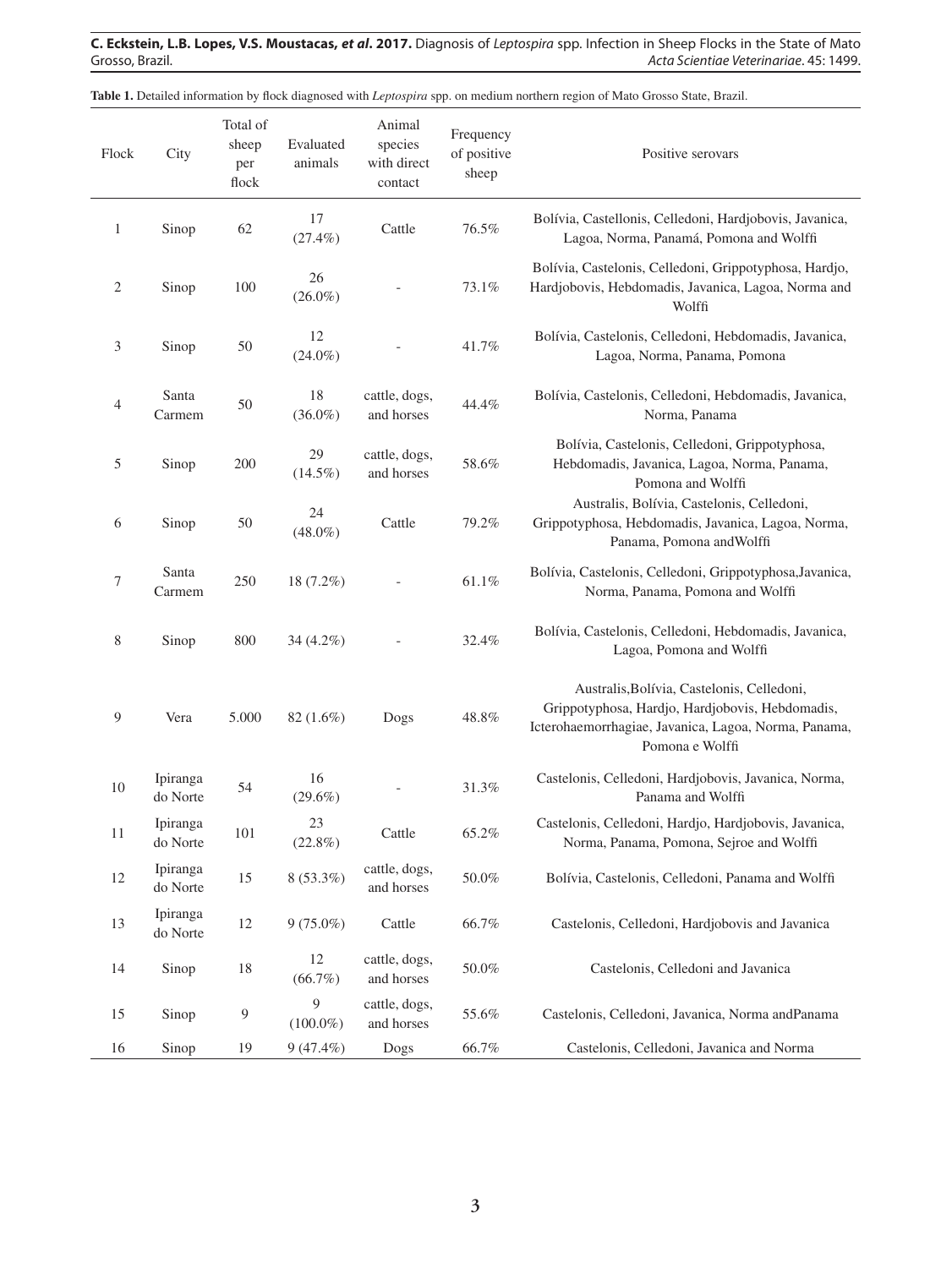| <b>Table 2.</b> Frequency of sheep serologically positive for <i>Leptospira</i> spp. serovars and maximum titration detected by microscopic |          |                |           |  |  |  |  |  |  |  |  |
|---------------------------------------------------------------------------------------------------------------------------------------------|----------|----------------|-----------|--|--|--|--|--|--|--|--|
| agglutination test on medium northern region of Mato Grosso State, Brazil.                                                                  |          |                |           |  |  |  |  |  |  |  |  |
|                                                                                                                                             | Relative | <b>Absolut</b> | Titration |  |  |  |  |  |  |  |  |
| Serovar                                                                                                                                     | £        | 1              |           |  |  |  |  |  |  |  |  |

|                     | relative  | Ausulut   |                |                |                  |                  |
|---------------------|-----------|-----------|----------------|----------------|------------------|------------------|
| Serovar             | frequency | frequency | 100            | 200            | 400              | 800              |
| Australis           | 0.6%      | 2/346     | $\mathbf{1}$   | $\mathbf{1}$   | $\theta$         | $\overline{0}$   |
| Autumnalis          | $0.0\%$   | 0/346     | $\theta$       | $\overline{0}$ | $\theta$         | $\overline{0}$   |
| <b>Bataviae</b>     | $0.0\%$   | 0/346     | $\theta$       | $\mathbf{0}$   | $\theta$         | $\overline{0}$   |
| Bolívia             | 7.2%      | 25/346    | 20             | $\overline{4}$ | $\mathbf{1}$     | $\overline{0}$   |
| Castelonis          | 16.5%     | 57/346    | 51             | 6              | $\theta$         | $\overline{0}$   |
| Celledoni           | 22.8%     | 79/346    | 61             | 18             | $\overline{0}$   | $\boldsymbol{0}$ |
| Grippotyphosa       | 1.4%      | 5/346     | $\overline{4}$ | 1              | $\theta$         | $\overline{0}$   |
| Hardjo              | 2.3%      | 8/346     | 7              | $\overline{0}$ | $\theta$         | $\mathbf{1}$     |
| Hardjobovis         | 5.5%      | 19/346    | 17             | $\overline{2}$ | $\theta$         | $\Omega$         |
| Hebdomadis          | 3.8%      | 13/346    | 11             | $\overline{2}$ | $\overline{0}$   | $\overline{0}$   |
| Icterohaemorrhagiae | 0.3%      | 1/346     | $\mathbf{1}$   | $\overline{0}$ | $\theta$         | $\overline{0}$   |
| Javanica            | 19.4%     | 67/346    | 66             | $\mathbf{1}$   | $\overline{0}$   | $\overline{0}$   |
| Lagoa               | 4.3%      | 15/346    | 12             | 3              | $\overline{0}$   | $\overline{0}$   |
| Norma               | 15.3%     | 53/346    | 48             | $\overline{4}$ | $\mathbf{1}$     | $\boldsymbol{0}$ |
| Panama              | 4.0%      | 14/346    | 13             | $\mathbf{1}$   | $\overline{0}$   | $\overline{0}$   |
| Pomona              | 4.3%      | 15/346    | 13             | $\overline{2}$ | $\theta$         | $\overline{0}$   |
| Sejroe              | $0.3\%$   | 1/346     | $\mathbf{1}$   | $\mathbf{0}$   | $\theta$         | $\overline{0}$   |
| Shermani            | $0.0\%$   | 0/346     | $\theta$       | $\overline{0}$ | $\theta$         | $\overline{0}$   |
| Szwajizak           | $0.0\%$   | 0/346     | $\theta$       | $\overline{0}$ | $\theta$         | $\overline{0}$   |
| Wolffi              | 5.5%      | 19/346    | 18             | $\mathbf{1}$   | $\boldsymbol{0}$ | $\boldsymbol{0}$ |

Moreover, the high frequency of positive farms (100%) in Mato Grosso suggests the occurrence of risk factors that can favor the dispersion and survival of agent. In this context, the elevated rainfall in concentrated periods of the year in this region may favor the persistence of the agent, favoring infection [11].

Different serovars were more prevalent in different regions of Brazil. For instance, sorovar Autumnalis was the most frequent in the State of São Paulo [2], serovar Grippotyphosa in Maranhão [3], and serovar Hardjo in Rio Grande do Sul [5]. In this study, serovars Celledoni and Javanica were the most frequent, whereas these serovars have been rarely found previously in sheep [6]. The Javanica serovar in sheep is commonly associated with sharing pastures and premises with cattle [2]. Identification of uncommon serovars indicates a peculiar profile of ovine serovars for the region, emphasizing the importance of the studies to determine the need for serovar-specific vaccination.

#### **CONCLUSION**

In conclusion, our results indicated 54.9% of positive individual sheep and 100% of positive sheep farms by the microscopic agglutination test (MAT), which was the first seroepidemiological study of leptospirosis in sheep in the State of Mato Grosso, Brazil.

*Funding***.** Financial assistance for this research was provided by FAPEMAT to VSM. The work in RLS laboratory is supported by CNPq, FAPEMIG and CAPES.

*Ethical approval***.** All animal protocols have been reviewed and approved by the Ethics Committee on the Use of Animals of Embrapa Agrossilvipastoril (Animal use permit: Protocol 004/2015).

*Declaration of interest***.** The authors report no conflicts of interest. The authors alone are responsible for the content and writing of the paper.